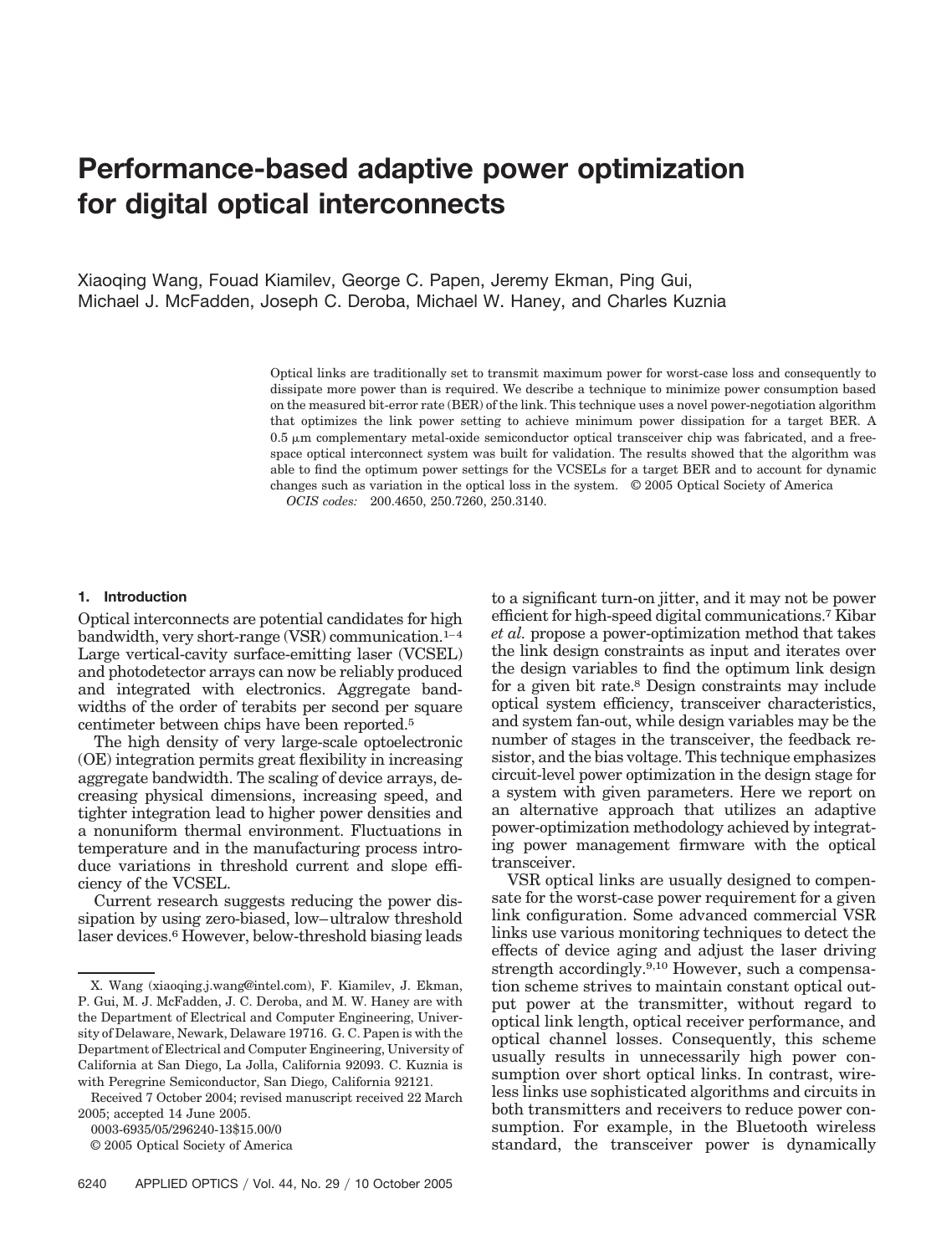adjusted, depending on the link data rate and the signal attenuation associated with the communication channel.<sup>11</sup>

We present protocols and circuits with which to achieve power-saving and optimization characteristics for VSR optical data links in much the same way as is done in wireless links. Our approach focuses on optimizing the power consumption of optical links based on the bit-error rate (BER) of each optical link by use of a built-in power-negotiation algorithm. Theoretical analysis of the optical communication channels reveals the dependence of the channel BER on the modulation and bias current settings of the VCSELs. Based on this dependence, we develop an algorithm with which to adjust the power settings of the optical transmitter according to the BER feedback from the receiver. The setup is shown in Fig. 1. This algorithm converges to an optimal setting for each transmitter that results in the minimum power consumption for a given target BER.

This algorithm can be utilized not only when the system is first powered on but also during normal system operation if the link is idle or a change has been made. In addition, for a system that has built-in error-detection capability, such an algorithm can be run in the background even during real data transmission, and the accumulated BER can be used as the feedback to optimize link power consumption. Therefore it provides the system with a pseudo-real-time power-optimization capability. Here it is assumed that such capability is available or can be added to the system. For a system that lacks error-detection functions, the power-saving algorithm can be run when the system is taken off line, and the resultant optimized transmitter setting can be saved for use in actual data transmission. In such a system, some control mechanism, which can be a simple-state machine, can be used to determine the system's operating mode and ensure a smooth transition among various operating modes. The triggering events could be the idle state of the channel or any detected change in system performance. Additionally, the poweroptimization algorithm can be run periodically if needed. The frequency of rerunning the algorithm depends on the requirements of each system, such as the stability of the operating environment and the characteristics of live traffic. Such specification usually needs to be made during the design stage and may be adjusted accordingly over time.

Many commercial optical receiver modules include an



Fig. 1. System setup for the power-negotiation algorithm: TX, transmitter; RX, receiver; PRBS, pseudorandom bit sequence.

electrical output that monitors average optical power. This output is typically used to set up the initial link operation and make coarse adjustments. Achieving a specific BER on that link still requires performing a BER measurement. The power-optimization algorithm presented here is based on BER measurement.

One of the major advantages of this technique is that the link BER accounts for all the factors that affect link performance, including OE device performance and electrical transceiver design as well as the attenuation associated with the noisy communication channel. Therefore a BER-based optimization approach provides the system with a simple control mechanism with which to achieve both low-power and high-performance characteristics.

Meanwhile, one of the challenges of implementing this algorithm is the long test time required for a high-confidence BER measurement for a multigigabitper-second link with a low target BER  $(<10^{-12}$ ) by use of the conventional test method. For example, it takes more than 28 h to perform a BER measurement that allows 256 errors to occur for a target BER of  $10^{-12}$  on a link running at 2.5 Gbits/s. Fortunately, various accelerated BER extrapolative techniques to speed up the measurement process and reduce the test time to minutes have been proposed.12 Recent research has demonstrated the possibility of integrating such accelerated BER measurement capability into optical transceivers.13 Alternatively, in some applications, various coding and decoding schemes can be used to improve the final BER performance while they reduce the actual BER required to a much higher range, such as  $10^{-9}$  and greater.<sup>14</sup> Incorporation of the accelerated BER measurement circuits and other control mechanisms inevitably increases design complexity and eats into the system's power budget, however. In addition, for a system that has a large number of channels, the total processing time for performing such a power-optimization algorithm can be significant. Those are the trade-offs that need to be well considered and carefully balanced during system design. Nevertheless, we believe that, for most VSR optical systems, the benefits of such a BER-based power-optimization technique can well offset these design overheads, and an overall power saving together with high performance can be achieved.

An optical transceiver chip was designed and fabricated by use of a  $0.5 \mu m$  complementary metal-oxide semiconductor (CMOS) silicon-on-sapphire process. The chip was integrated with either a VCSEL or photodetector chips by flip-chip bonding. The hybrid chips communicated with a field-programmable gate array (FPGA) in which the power negotiation algorithm was implemented. A free-space optical interconnect system was built, and the power-negotiation algorithm was tested with a  $1.8$  Gbit/s optical link. Our test results showed that the algorithm was able to find the optimum modulation and bias settings for the VCSELs to achieve a target BER, despite changes such as variation in the optical loss in the system.

To our knowledge, this is the first demonstration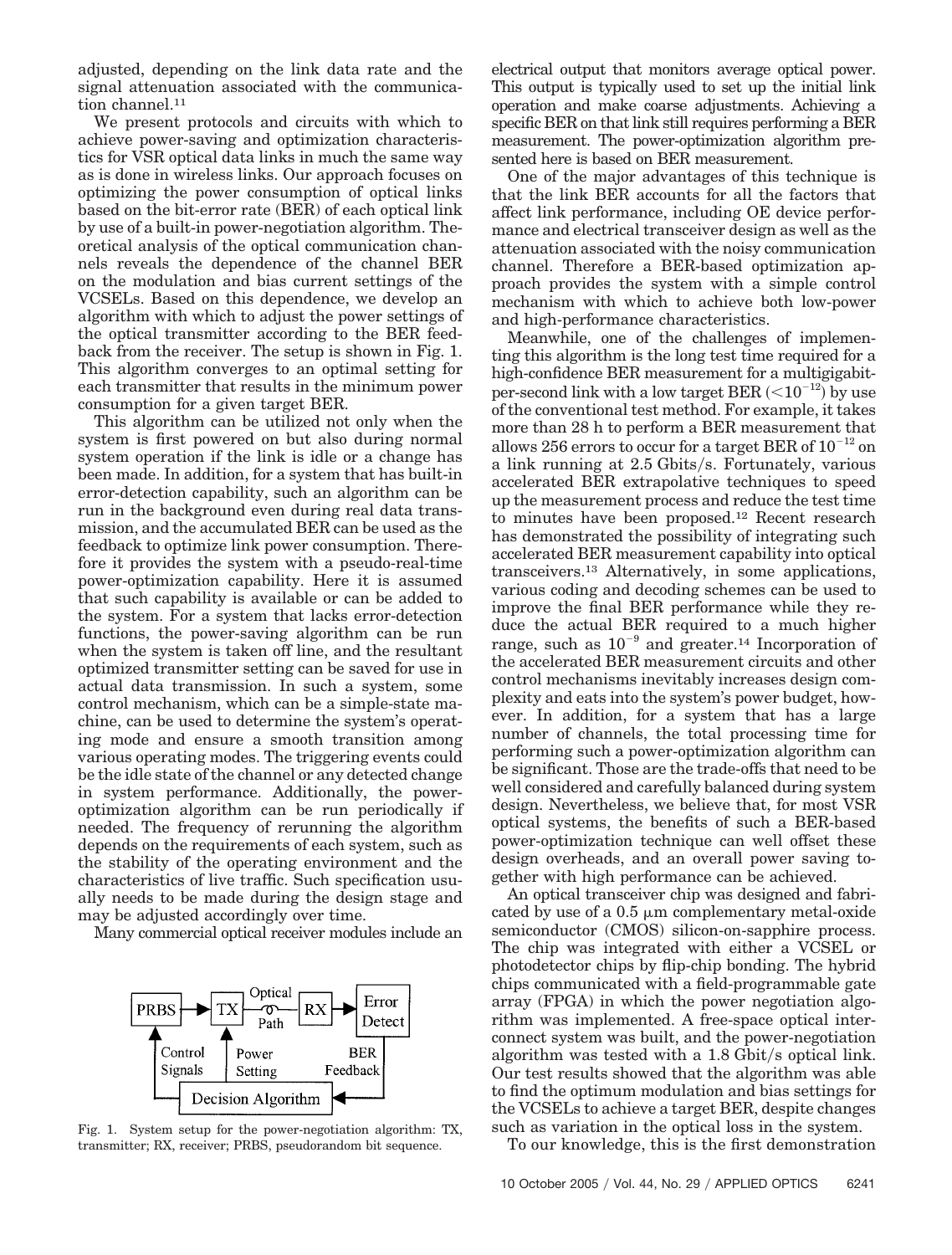of adaptive power optimization based on a link BER for digital optical communication. The proposed approach provides the capability of link optimization and thus facilitates efficient thermal management for densely integrated systems. The utilization of digitally tunable drivers and receivers offers individual control of OE devices, which provides an efficient way to compensate for parameter variations caused by device and thermal environment nonuniformity. The benefit of this algorithm can also be extended to OE packaging to relax optical alignment requirements and permit dynamic variation within the optical system. For example, the system can compensate for slight optical misalignment by adjusting the transmitted power while it maintains its performance.

This paper is organized as follows: In Section 2 we analyze the effect of operating conditions on BER. This analysis is followed in Section 3 by details of our power-saving algorithm and its implementation. The custom transceiver design, chip layout, and integration of optical system are introduced in Section 4, and test results are presented in Section 5.

#### **2. Theoretical Background**

For a single-channel, on–off keyed, intensity-modulated link, error-causing noise may include thermal noise, shot noise, and laser relative intensity noise. The sum of all noise sources is assumed to have a Gaussian distribution. An estimate of error probability  $P_e$  or the BER with decision threshold  $I_D$  is given by<sup>15</sup>

$$
P_e = \frac{1}{4} \left[ \text{erfc} \left( \frac{I_1 - I_D}{\sqrt{2} \sigma_1} \right) + \text{erfc} \left( \frac{I_D - I_0}{\sqrt{2} \sigma_0} \right) \right],\tag{1}
$$

where  $I_1$  and  $I_0$  are the induced photocurrents from the detector and  $\sigma_1$  and  $\sigma_0$  are the root-mean-square noise values when bit 1 and bit 0, respectively, are received. In Eq. (1), erfc is the complementary error function, defined as<sup>16</sup>

$$
\operatorname{erfc}(x) = \frac{2}{\sqrt{\pi}} \int_{x}^{\infty} \exp(-u^2) \, \mathrm{d}u. \tag{2}
$$

For most VSR optical systems of interest, the channel is nearly bisymmetric and the probability that bit 1 or bit 0 will be transmitted is assumed the same. The shot noise and the laser's relative intensity noise are small because of the highly sensitive receiver used and the small VCSEL driving current (a few milliamperes). Thus it is reasonable to assume that the thermal noise dominates and limits the receiver's performance, which is a good approximation for most systems that use p–i–n detectors.15 Therefore the channel noises  $(\sigma_1$  and  $\sigma_0$ ) are independent of the data transmitted  $(I_1 \text{ and } I_0)$ , and we have  $\sigma_1 = \sigma_0 = \sigma$ . For the optimum decision threshold  $I_D = (\sigma_1 I_0 + \sigma_0 I_1)/$  $(\sigma_1 + \sigma_0) = (I_1 + I_0)/2$ , which corresponds to setting the decision threshold midway between  $I_1$  and  $I_0$  to

achieve the minimum BER, Eq. (1) can be simplified to

$$
P_e = 0.5 \text{ erfc}(Q/\sqrt{2}),\tag{3}
$$

where  $Q = (I_1 - I_0)/(\sigma_1 + \sigma_0) = (I_1 - I_0)/2\sigma$  is the  $Q$ factor at the decision circuit.

As the induced photocurrent  $(I_1 \text{ or } I_0)$  is proportional to the optical power incident upon the detector, and the link's optical power is determined by the driving current for the VCSEL  $(I_{on}$  for data 1 and  $I_{b}$ for data 0) with direct intensity modulation, Eq. (3) can be written as

$$
P_e = 0.5 \text{ erfc}\bigg[\frac{\gamma(I_{\text{on}} - I_b)}{\sqrt{2}}\bigg],\tag{4}
$$

where

$$
\gamma = \frac{\eta \alpha R}{\sigma_0 + \sigma_1} = \frac{\eta \alpha R}{2\sigma}.
$$
 (5)

In Eq.  $(5)$ ,  $\eta$ ,  $\alpha$ , and *R* are the quantum efficiency of the laser, the link loss from the laser to the detector, and the responsivity of the photodetector, respectively.

Equation (4) is true only for a VCSEL biased above its threshold current. When a VCSEL is biased below its threshold current  $(I_{\text{th}})$ , a significant turn-on delay occurs at the rising edge of the optical pulse.7,17–19 This delay is a result of the time that it takes for the photon population to build up in the laser cavity after the carrier density has been decaying during its off period, i.e., when it is biased below threshold. Consequently the turn-on delay varies from pulse to pulse, depending on the data rate and on the total off period before the pulse, which results in patterndependent jitter. An approximate form for the worstcase error rate below threshold is20

$$
P_e = \frac{1}{2} \operatorname{erfc} \left[ \frac{\gamma (I_{\text{on}} - I_{\text{th}}) h (B t_{d,\text{max}})}{\sqrt{2}} \right],\tag{6}
$$

where the bit rate, *B,* is usually in the range of a few gigabits per second for practical optical links.  $t_{d, max}$  is the maximum turn-on delay at the rising edge of the optical pulse and can be evaluated by7,21

$$
t_{d, \max} = \tau \ln \left( \frac{I_{\text{on}} - I_b}{I_{\text{on}} - I_{\text{th}}} \right) = \tau F, \tag{7}
$$

where  $\tau$  is the carrier recombination time and typically has a value of the order of 1 ns for a VCSEL. In Eq.  $(6)$ , function  $h(Bt)$  describes the pulse shape as a result of filtering and equalization at the receiver, which in many cases can be approximated by a raised cosine function:

$$
h(Bt) = \frac{1}{2} \left[ 1 + \cos(\pi Bt) \right]. \tag{8}
$$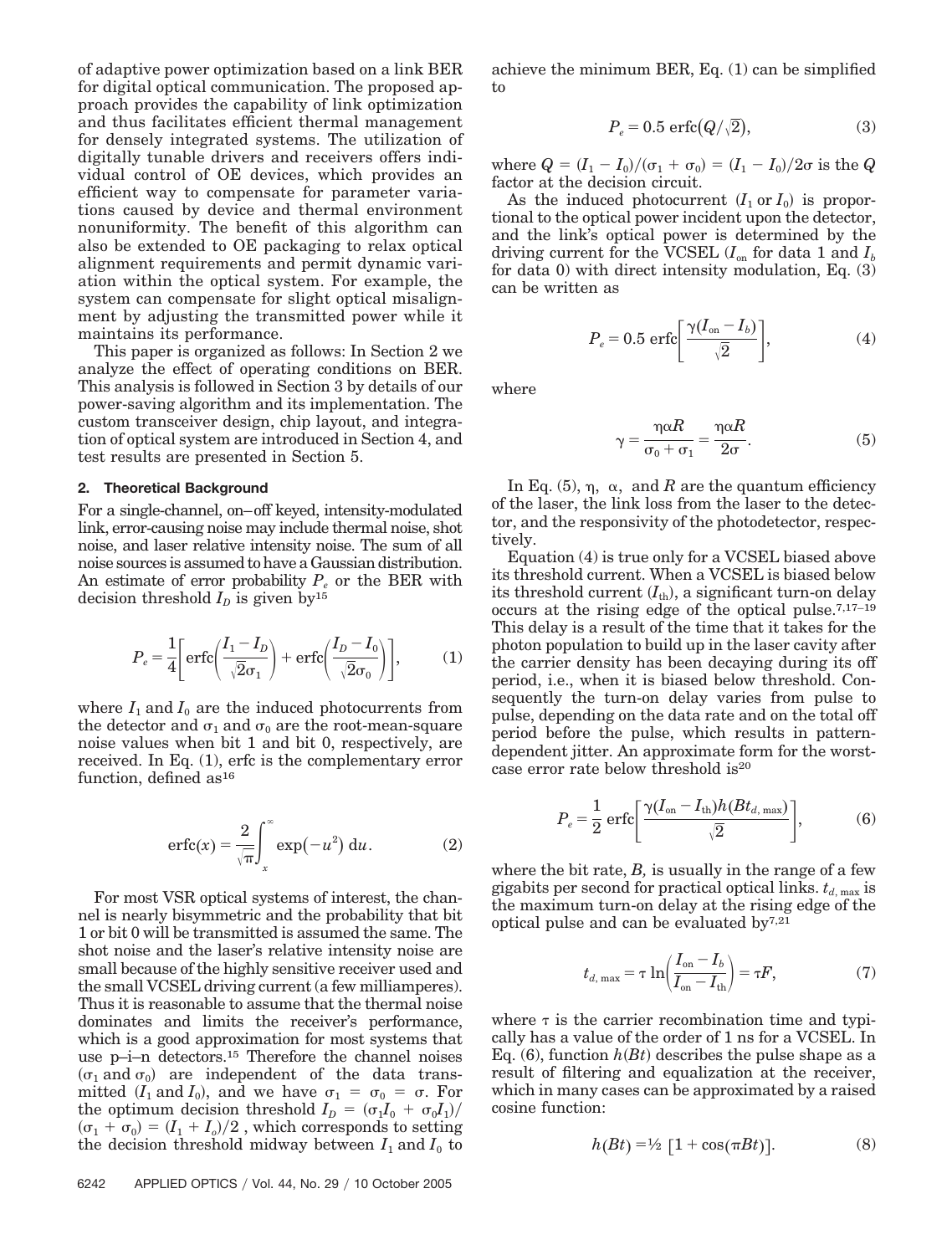Substituting Eqs. (7) and (8) into (6), we obtain

$$
P_e = \frac{1}{2} \operatorname{erfc} \left[ \frac{\gamma (I_{\text{on}} - I_{\text{th}}) \cos^2(\pi B \tau F/2)}{\sqrt{2}} \right]. \tag{9}
$$

In this expression,  $\tau F$  represents the maximum time delay between the injected current pulse and the output light pulse for below-threshold conditions. The cosine term represents the reduction in the detected signal that is due to this delay. This reduction is caused by not sampling at the optimal location within the received eye where we assume that the optimal sampling time is determined for a received raised cosine pulse shape by use of the above-threshold conditions. In most systems of interest, delay *F* is typically small, and the error rate is dominated by the term  $I_{on} - I_{th}$ .

Whereas the expression for the error rate is approximate, it models the fact that, for below-threshold conditions, the error rate increases because of patterndependent jitter. Therefore, one can determine a complete representation of the BER as a function of transmitter power setting by combining Eq. (4) for biasing above-threshold current with Eq. (9) for biasing below-threshold current.

To further illustrate the magnitude of the parameters described above, we take a  $1.5$  Gbit/s free-space optical link as an example; a VCSEL and a photodetector are used, and we assume that  $\eta = 0.5$  mW/mA,  $I_{\text{th}} =$ 1 mA, and  $\tau = 1$  ns for the VCSEL;  $\alpha = 0.1$  for link loss; and  $R = 0.4$  mA/mW for the detector. We choose a *Q* of 6 ( $P_e$  = 10<sup>-9</sup>) and assume that  $I_1$  = 60  $\mu$ A and  $I_0 = 0$   $\mu$ A at the receiver. From the expression of Q, we get  $(\sigma_1 + \sigma_0) = 5 \mu A$  and  $\gamma = 4 \mu A^{-1}$ . Thus, for  $B\tau = 1.5, I_{\text{th}} = 1 \text{ mA}$ , and  $\gamma = 4 \text{ mA}^{-1}$ , we plot Eqs. (4) and (9) in three dimensions, as shown in Fig. 2.



Fig. 2. BER surface as a function of transmitter power setting  $(I_{on})$ and  $I<sub>b</sub>$ ), showing the BER valley floor where the minimum BER exists for an optical link.



Fig. 3. BER contour, showing the dependency of the channel BER on the power setting  $(I_{on}$  and  $I_b$ ) and the BER valley floor that corresponds to the optimum power setting.  $B\tau$  is unitless,  $I_{\text{th}}$  is in milliamperes, and  $\gamma$  is in inverse milliamperes.

Figure 2 shows how the BER changes as the power settings are varied. The *X* and *Y* axes represent values of  $I_{\text{on}}$  and  $I_{b}$ , respectively, whereas the *Z* axis varies with  $log(P_e)$ . With a fixed  $I_{on}$ , the minimum BER appears at the point when  $I_b$  is equal to  $I_{th}$ . Varying  $I_b$ from  $I_{th}$  in either direction will result in degrading the BER. For a given  $I_b$ , however, the BER decreases with increased *I*on. In other words, a BER valley exists that is parallel to the  $I_{\text{on}}$  axis at  $I_b = I_{\text{th}}$ , where the lowest BER is located. Therefore this BER valley indicates that there is an optimal power setting that results in a minimum BER.

To further illustrate the dependence of BER on power setting, in Fig. 3 we have plotted the BER contours with BERs of  $10^{-6}$  to  $10^{-15}$ . Each curve corresponds to a certain BER, and the *X* and *Y* coordinates of any point on the curve represent the power setting  $(I_b \text{ and } I_{on})$  that results in the value of the BER. For a given BER the minimum value of  $I_{on}$ occurs when the laser is biased at threshold. The average power consumption of the laser can be approximated by

$$
P_{\text{elec}} \approx 0.5 \ V_{\text{on}} (I_{\text{on}} + I_b), \tag{10}
$$

where  $V_{on}$  is the turn-on voltage of the laser and we assume that data 1 and 0 are transmitted with equal probability. Therefore, to minimize the power consumption for a certain BER value, we need only to find the power setting along the BER contour that results in the minimum sum of  $I_b$  and  $I_{on}$ . In most cases, because *I*on increases on both sides of threshold biasing, it can be seen that the power setting at the BER valley floor leads to the minimum sum of  $I_b$  and  $I_{on}$ , and thus to the minimum power dissipation.

The above analysis illustrates the BER as a function of  $I_{\text{on}}$  and  $I_b$ , assuming that parameters  $B$ τ,  $\gamma$ , and  $I_{\text{th}}$ , are fixed. In the following paragraphs we investigate how these three parameters individually affect the BER contours.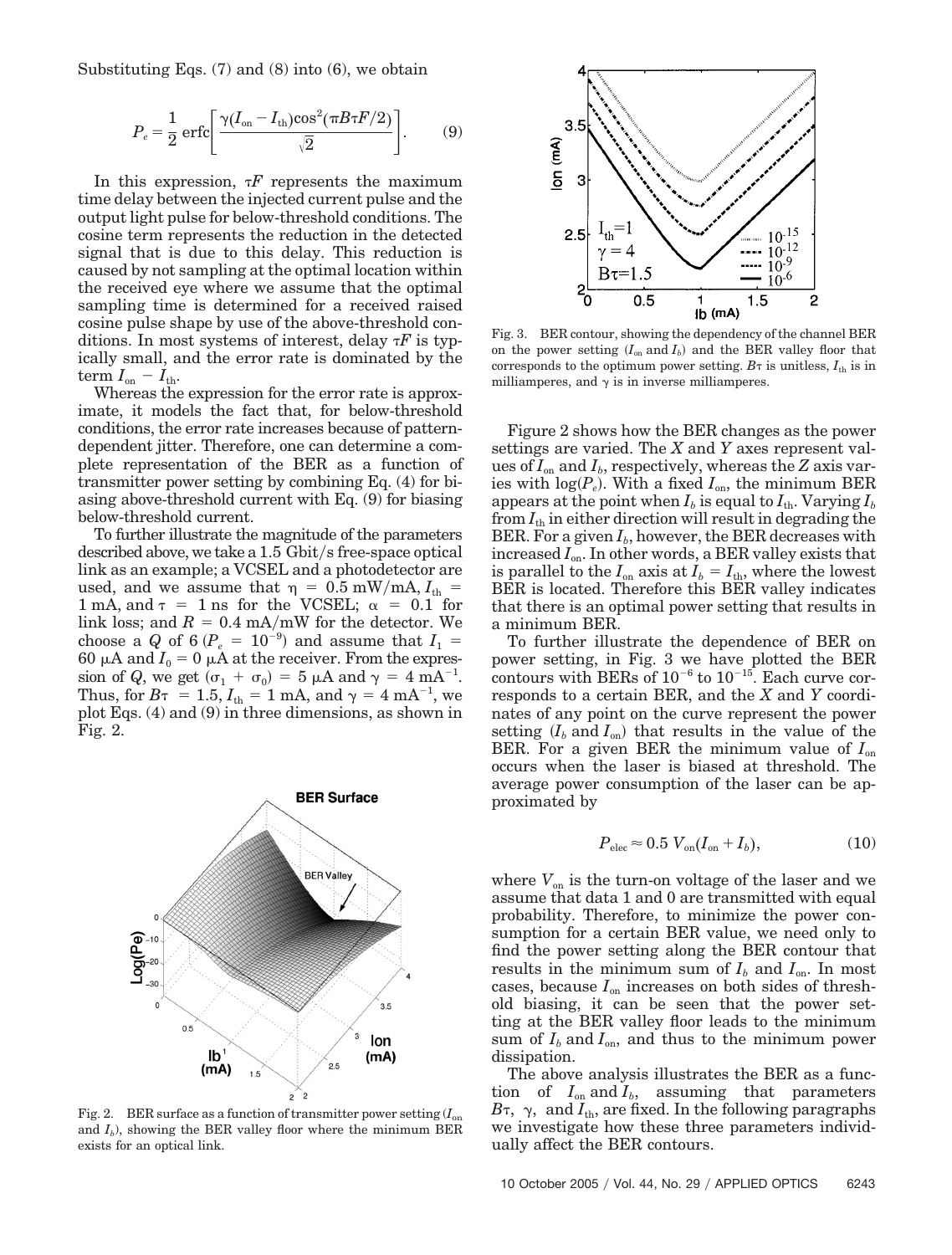

Fig. 4. Effect of  $B_7$  on BER contour:  $B_7$  affects only the slopes of contours for below-threshold biasing. Units are the same as for Fig. 3.

First we look at the effect on BER contours of changing *B*. Figure 4 shows a comparison between two plots with  $B\tau = 1.5$  and  $B\tau = 3$ . The value of  $B\tau$ has no effect on the curves for above-threshold biasing because they overlap exactly for both values of  $B_{\tau}$ . It affects the slopes of curves only for below-threshold biasing. As  $B<sub>\tau</sub>$  increases, the slope becomes greater. Therefore, for a reasonably large  $B_{\tau}$ , threshold biasing remains the optimum power setting and does not vary significantly with changing *B*.

However, at small  $B_{\tau}$ , typically as  $B_{\tau}$  drops below 1.2, the minimum power setting will no longer be at the threshold biasing point. Instead, zero bias is the lowest-power solution.20 Generally, for semiconductor lasers, the rising speed of a pulse is closely related to the relaxation oscillation frequency of the laser, which is approximately proportional to the square root of the current density above threshold. Therefore, for very high data transmission (i.e., 10 Gbits/s), the VCSEL is usually biased at well above the threshold current to boost the pulse edge rate17; this operating regime is not considered here. For the remainder of this paper it is assumed that the value of  $B\tau$  is greater than 1.2, unless an exception is explicitly stated. This assumption is justified because, for values of  $\tau$  of the order of 1 ns, this corresponds to a signaling rate of approximately  $1.2$  Gbits/s. This rate is the approximate signaling rate of current gigabit-per-second physical layer standards such as Fiber Channel and Gigabit Ethernet that use 8B10B line coding. Thus the use of the BER valley will produce minimum power for existing high-speed interconnect standards.

The scaling factor,  $\gamma$ , takes into account the quantum efficiency of the laser, the optical loss, and the responsivity of the photodetector. As shown in Fig. 5, the BER contours for  $\gamma = 3.7 \text{ mA}^{-1}$  shift vertically to higher values of  $I_{on}$  compared with the contours for  $\gamma = 4 \text{ mA}^{-1}$ , indicating that, with less noise, the same error rate can be obtained with a lower current. There is no shifting horizontally along the  $I<sub>b</sub>$  axis, because  $I_{\text{th}}$  is a constant and all slopes remain the same. For a specific value of BER, the optimum power setting



Fig. 5. Effect of  $\gamma$  on BER contour: Changing  $\gamma$  causes the contour to shift vertically, and a lower  $I_{on}$  is required for the link with a higher  $\gamma$  to yield the same error rate. Units are the same as for Fig. 3.

 $(I_{on}$  only) is also moved upward, while the optimum  $I_b$ remains the same.

Figure 6 shows the effects of different VCSEL threshold currents. All the BER contours shift both horizontally and vertically for an increased  $I_{th}$ . The new BER valley is aligned with the new  $I_{th}$ , and the contours for above-threshold biasing remain the same. Therefore, the optimum setting for both  $I_b$  and  $I_{\text{on}}$  needs to be changed if the threshold current changes. If more than one parameter changes, the BER contours are the superimposition of shifting caused by each individual parameter.

In summary, for any given target BER, the power setting in the BER valley floor results in minimum power consumption. If we can develop an algorithm to locate the valley floor and use the optimum setting for the transmitter, it will lead to the lowest power dissipation for this link. In addition, the algorithm needs to be able to recover the optimum power setting by reexamining the BER information when link performance is affected by changed parameters. The detailed algorithm is given in Section 3.



Fig. 6. Effect of  $I_{\text{th}}$  on BER contour: Changing  $I_{\text{th}}$  causes the contour to shift in both horizontal and vertical directions. Increasing  $I_{th}$  results in increasing of the optimum  $I_{on}$  and  $I_{b}$ . Units are the same as for Fig. 3.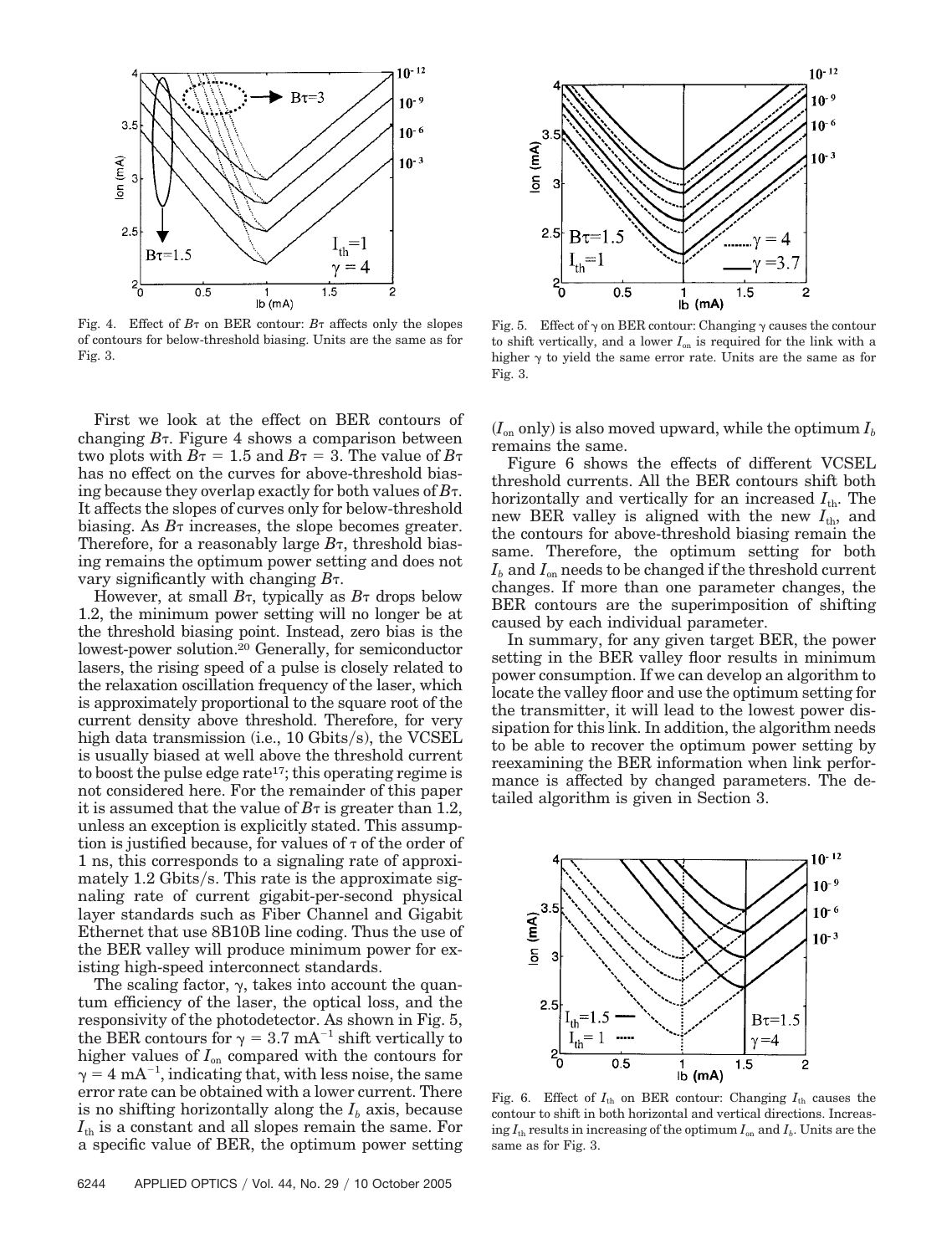

Fig. 7. Steps show the power-on optimization algorithm converging to the optimum power setting when the system is powered up.

#### **3. Power-Negotiation Algorithm and Implementation**

The complete power-negotiation algorithm is composed of two parts: a BER tester (BERT) and a decision algorithm. The BERT provides the BER information on the optical link. The decision algorithm adjusts the power  $(I_{on}$  and  $I_b$ ) based on the channel BER information by following the analysis in Section 2.

The decision algorithm can be further divided into two subcategories: a power-on optimization algorithm, which can be used to set the initial optimum setting when the system is powered up, and a realtime correction algorithm, which can be used to finetune the setup when changes have been made that cause the BER to deviate from the target value.

#### A. Power-On Optimization Algorithm

The goal of the power-on optimization algorithm is to find the optimum power setting before transmission of the real data. Following the steps below will lead to the optimal setting, as illustrated in Fig. 7:

(1) Set bias current  $I_b$  above the threshold current suggested by the device's manufacturer and set *I*on at the low end of the operational range.

(2) Keep  $I_b$  fixed and keep increasing  $I_{on}$  until the target error rate is achieved.

(3) Decrease  $I_b$  and  $I_{on}$  together until the BER starts to be greater than the target BER.

For  $B\tau > 1.2$ , the algorithm converges to the power setting corresponding to the BER valley floor. In the case of lower data rate systems for which  $B<sub>\tau</sub> < 1.2$ , it may converge to a power setting that has  $I<sub>b</sub>$  below threshold, resulting in an average power consumption that is slightly higher than the one biased at zero current.

#### B. Real-Time Correction Algorithm

The goal of the real-time correction algorithm is to correct the power setting to account for system parameter deviations between the data transmission periods. The power-on optimization algorithm could be rerun to yield the optimum power setting in this



Fig. 8. Steps show the real-time correction algorithm fine-tuning the power setting during data transmission. Dashed curves, original system setup; solid curves, the new BER contour after the system's operating parameters have been changed.

case. However, a fast real-time correction algorithm is needed to reduce the number of iterations and speed up the process of fine-tuning the power setting.

Various factors, such as temperature variation, attenuation changes in the optical path, and optical misalignment, can lead to operating-parameter changes. Each of these factors may cause one or more parameters to change. For example, increasing temperature will lead to an increased  $I_{th}$  and a decreased  $\gamma$ . Changing attenuation in the optical path affects only  $\gamma$ . However, when the link BER has changed in a real system, the cause of the change may be unknown. Regardless, one thing remains the same: The optimum power setting is still located at the BER valley floor. Therefore the goal remains to find the new BER valley floor and then adjust  $I_{on}$ . The following procedure describes the steps of this algorithm as illustrated in Fig. 8:

(1) Fix current  $I_{\text{on}}$ ; slightly change  $I_b$  toward the direction of decreasing BER until the BER begins to increase again. For changing attenuation (only  $\gamma$ changes), this will result in the same  $I<sub>b</sub>$  because the BER valley floor has not been affected.

(2) Fix  $I_b$  and change  $I_{on}$  toward the target BER.

Figure 9 shows a flow chart of the negotiation algorithm's implementation. It starts with a transmitter sending a pseudorandom bit sequence (PRBS) over the optical link to a receiver. The receiver checks incoming data and records the number of errors. Once the data transmission is done, the error information is sent back to the transmitter and the decision algorithm makes the proper adjustments to the power setting for the VCSEL. Therefore each iteration involves one BER collection and one powersetting adjustment. This iteration repeats until the optimum setting has been found.

#### **4. Hardware Implementation**

A CMOS chip with four optical transceivers was fabricated, and OE devices were flip-chip bonded on top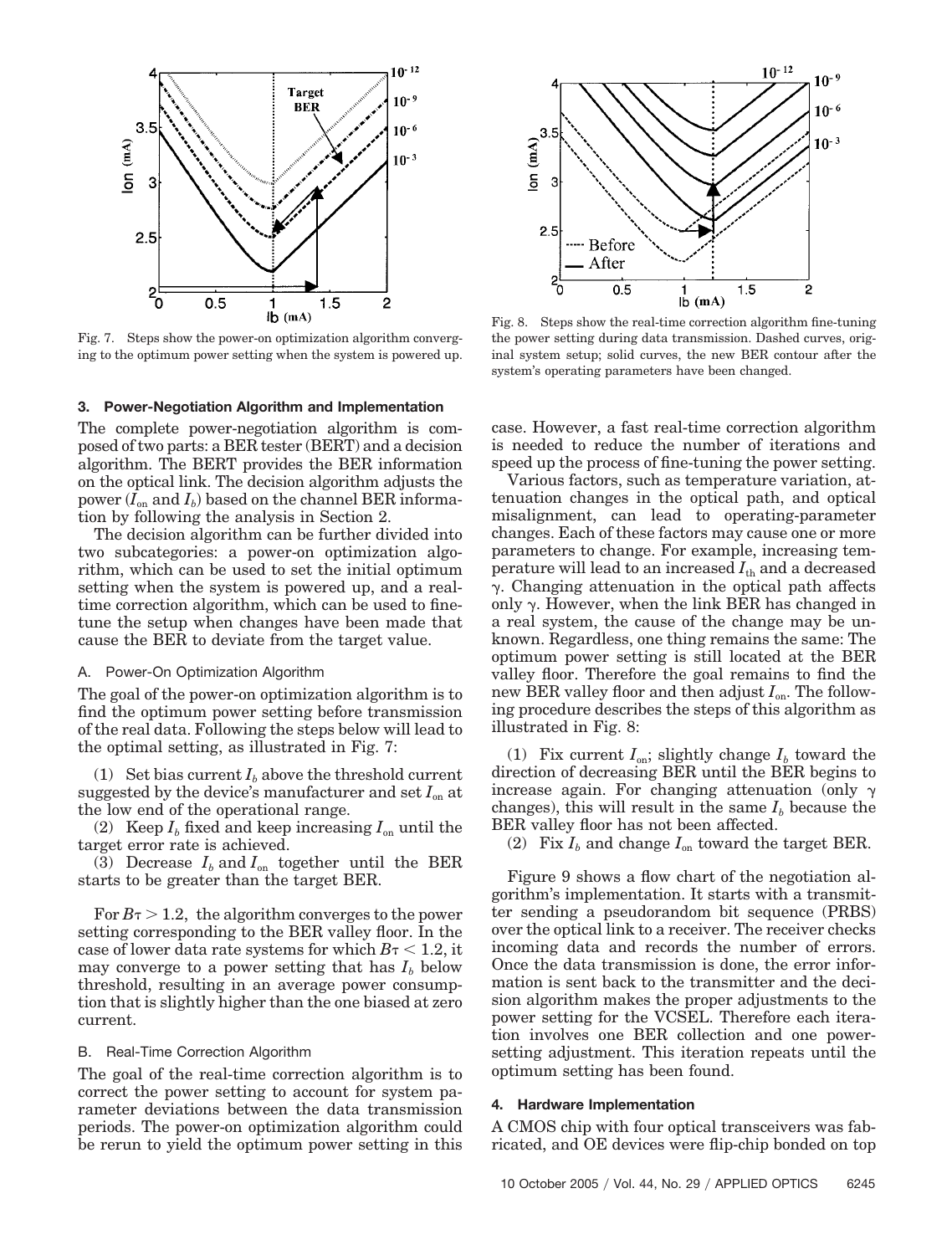

Fig. 9. Power-negotiation algorithm flow chart showing details of the implementation of both the power-on optimization algorithm and the real-time correction algorithm.

of the CMOS chip. The hybrid chip was then wirebonded to a carrier board that was eventually integrated onto a motherboard to form a FPGA-based demonstration system. Four unidirectional optical links were established between two chips by use of free-space optics, and the power-negotiation algorithm was implemented in the FPGA to provide maximum flexibility in its development and testing.

# A. Complementary Metal-Oxide Semiconductor Integrated Circuit Design

## *1. Vertical-Cavity Surface-Emitting Laser Driver Design*

Inasmuch as the light output of a VCSEL is linearly proportional to the VCSEL's driving current above threshold, the goal of the driver design is to provide accurate tunable modulation and bias current for the VCSELs. They are obtained by use of two four-bit current-mode digital-to-analog converters (DACs) for both modulation and bias current control. The power settings are loaded and stored in register-based storage cells to provide independent controls for each VCSEL, which allows great flexibility in compensat-



Fig. 10. Schematic of a current-mode digital-to-analog converter.



Fig. 11. A close match between simulation and measured data can be observed for DAC output current during a sweep of the digital power setting. ASIC, application-specific integrated circuit.

ing for potential device nonuniformity and parameter variation across a large OE array.

Figure 10 shows a schematic of a 4 bit currentmode DAC. It is based on a current mirror structure, and the transistors in each branch are sized proportionally and binary weighted. The reference current input, *I*ref, is the step size for the current setting and can be adjusted externally to meet the requirements of a specific system.

Figure 11 shows a comparison of the current output of the DAC for simulation and probed data while the digital settings are swept from 0000 to 1111 with a current step size of 0.3 mA. Good linearity of current stepping is observed, as well as a close correlation between the simulation and the measurements.

# *2. Optical Receiver Design*

The receiver is designed in such a way that it complements the operation of the transmitter. It has a large dynamic range with the ability to trade between gain and bandwidth during operation. It is composed of two DACs, two preamplifiers, a three-stage differential postamplifier, and a current-mode logic (CML) driver, as shown in Fig. 12. The purpose of using two preamplifiers is to achieve a better matching between



Fig. 12. Building blocks of the optical receiver design: two DACs, two preamplifiers, a three-stage fully differential postamplifier, and a CML driver.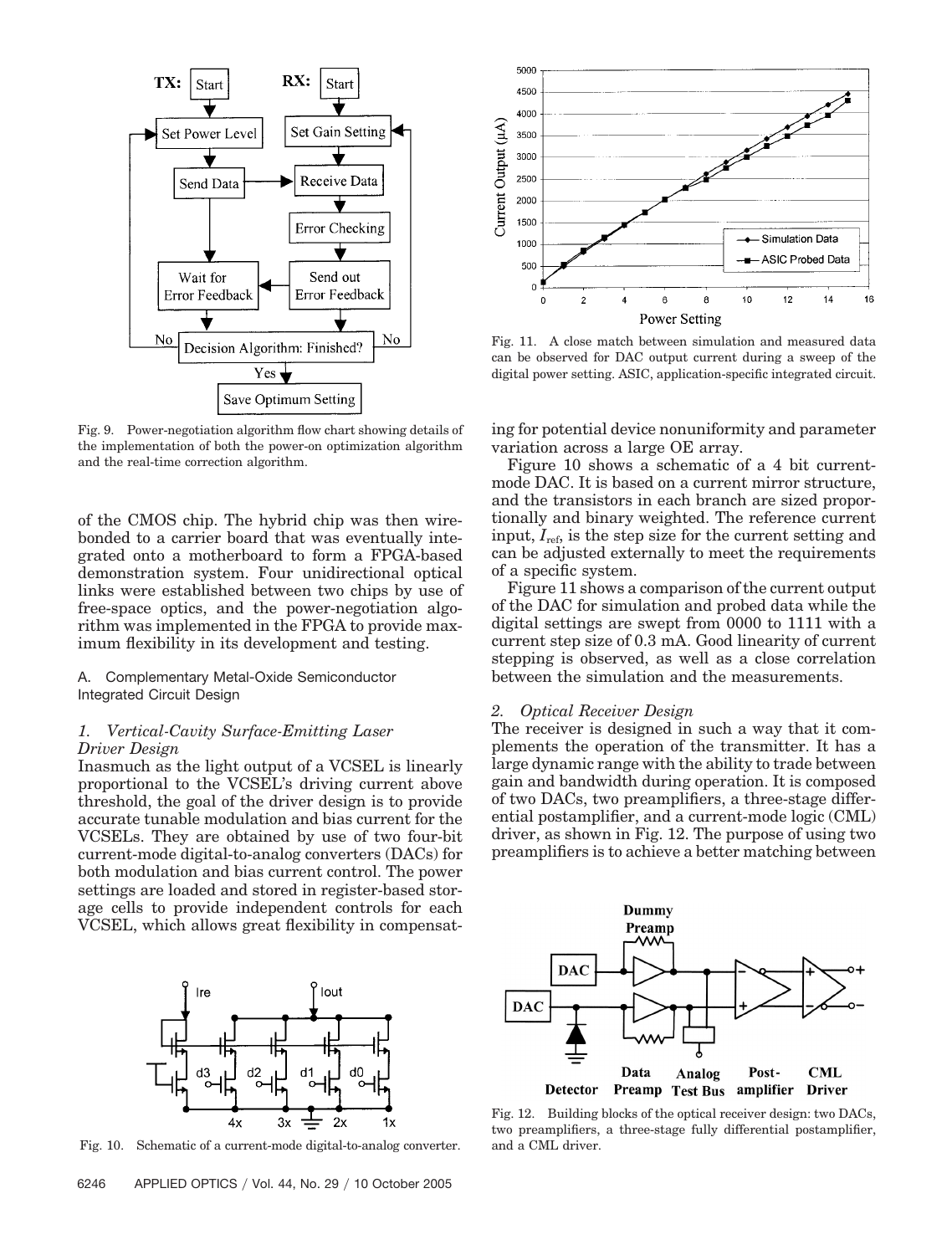the data and the threshold voltage channel. The use of DACs in both channels allows the dc performance of the preamplifiers to be tested without the need for integration with OE devices. In addition, during the receiver's normal operation the DAC in the dummy preamplifier is used to source a dc current to generate a threshold voltage for the decision circuit for data comparison. The analog test unit consists of a transmission gate with a 50  $\overline{k}\Omega$  resistor connected in series and is designed to monitor the analog output of the preamplifiers. During the data transmission, the test bus senses the average voltage at the data channel and provides a reference voltage at which the optimum threshold voltage should be set in the dummy channel for the decision circuits. It also provides a simple and efficient way to gauge the optical power received by the detector and facilitates optical alignment during system integration. The decision circuits and postamplifiers consist of three stages of fully differential amplifiers for data recovery and waveform shaping. Finally, the CML driver is used to send the data off chip electrically. It has a 100  $\Omega$  differential output impedance and can deliver a 400 mV differential peak-to-peak output.

Figure 13 shows schematics of the transimpedance section of the preamplifier. Three digital inputs (Gmin, Gmed, and Gmax) are for gain control, which, when they are enabled, give 1, 2.5, and 10 k $\Omega$  transimpedance gain, respectively. It also has a powercontrol transistor, which can digitally power down the amplifier to reduce power consumption when the link is idle.

The use of the DACs and the analog test bus to enhance the receiver's testability exhibits negligible penalty on the overall noise, speed, and power consumption of the receiver. Each DAC adds a mere  $6.7 fA/\sqrt{Hz}$  noise and less than 10 fF parasitic capacitance to the preamplifier input, which can be largely ignored in comparison with an input referred current noise of  $4.1 \text{ pA}/\sqrt{\text{Hz}}$  of the preamplifier and the



Fig. 13. Schematic of a transimpedance amplifier design, showing the power-down transistor and three digital gain-control transistors suitable for a wide dynamic range of current input. Fig. 14. Micrograph of a  $1 \times 4$  CMOS optical transceiver IC.

 $\sim$ 400 fF capacitance from the photodiode and packaging. The receiver has a sensitivity of  $40 \mu A$  when gain setting Gmed is enabled, which leads to power consumption for the DAC that is of the order of 0.1 mW. By contrast, the complete receiver consumes an average power of 30 mW during normal operation. Each DAC takes an area of 60  $\mu$ m  $\times$  18  $\mu$ m in a  $0.5 \mu m$  process.

# *3. Complementary Metal-Oxide Semiconductor Technology and Chip Layout*

Our chip has been designed and fabricated by use of Peregrine Semiconductor Corporation's  $0.5 \mu m$ , ultrathin, silicon-on-sapphire (UTSi/SOS) process.22 UTSi is a newly developed silicon-on-insulator technology in which devices are made in a very thin silicon layer (100 nm) on top of an insulating sapphire substrate. Compared with bulk silicon technology, it offers a number of advantages for mixed-signal circuit designs, including low power consumption, reduced parasitic capacitance, and minimum cross talk. The sapphire substrate is also a good thermal conductor, and the thermal expansion coefficient of gallium arsenide (GaAs) more closely matches sapphire than bulk silicon does. In addition, the optically transparent substrate facilitates the flip-chip attachment of the top-emitting OE devices, which makes it an ideal candidate for OE integrated circuit (IC) designs.

In an area of 4.4 mm  $\times$  1.5 mm, four single-ended optical transceivers are implemented with 64 perimeter pads and 16 pairs of flip-chip bonding pads in the center for OE array integration. Although the chip is designed as a full transceiver, because of physical  $\text{constraints}$  only two  $1 \times 4$  OE arrays—either VCSEL or photodetector arrays—are attached to a given chip. As a result, the system demonstration uses two chips and the optical links between the two are unidirectional. Because the OE arrays have a pitch of  $250 \mu m$  while our optical transceivers are spaced at 500  $\mu$ m, only half of the OE devices in two 1  $\times$  4 arrays are actually connected to the transceivers and are active during normal operation. A micrograph of the chip is shown in Fig. 14. The driver and receiver circuits are 650  $\mu$ m  $\times$  75  $\mu$ m and 740  $\mu$ m  $\times$  77  $\mu$ m, respectively.

The chip was manually laid out by use of a custom layout tool from Cadence Design Systems, and transistor-level simulation was performed with Spectre simulator. Special care was taken at the layout level to ensure signal integrity. Power and ground

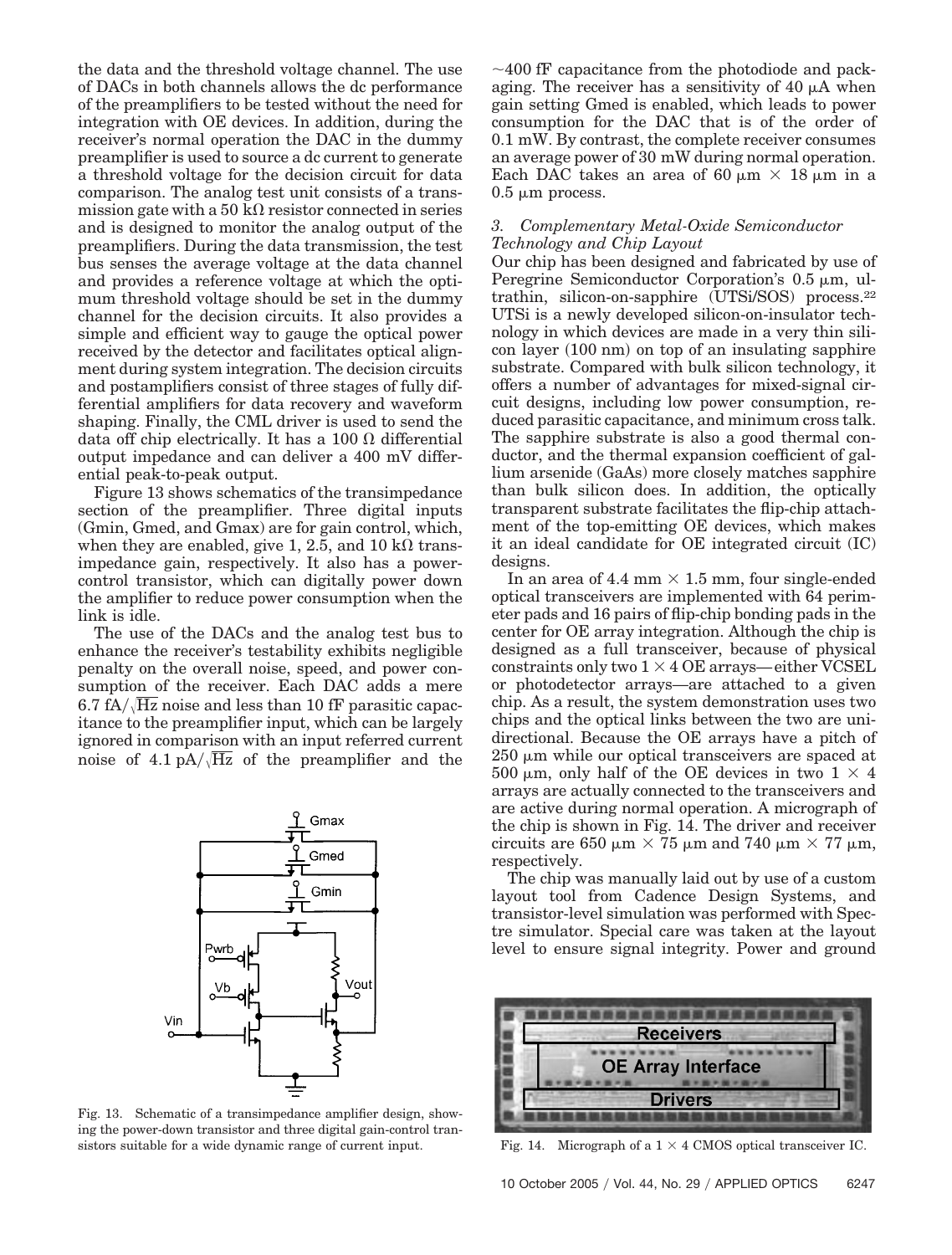rails were separated for analog and digital circuits, and abundant decoupling capacitors were added to minimize the switching noise and the cross talk through the power– ground network. An interleaving scheme, a dual-gate structure, and dummy gates were used for better matching for the preamplifiers and the differential circuits. Also, on-chip electrostatic discharge circuitry was included for both the perimeter and the flip-chip bonding pads.23

# *4. Design Overhead for Integrated Power-Negotiation Algorithm*

Because of the limited chip area available in our fabrication, the BERT and the decision algorithm are not integrated into our optical transceiver chip. In practice, it is possible to incorporate them into an optical transceiver chip. For example, parallel electrical transceivers that include on-chip BERTs are commercially available.24 Typically, a BERT consists of a PRBS generator and a verifier. For a 15 bit sequence, it could take approximately 300  $\mu$ m  $\times$  400  $\mu$ m in a  $0.5 \mu m$  process and consume 140 mW of power at  $1.5$  Gbits/s, based on our simulation. The cost of the decision algorithm is of the order of a few hundred gates. In addition, one power-negotiation algorithm implementation can be shared among many channels to further reduce the design overhead.

As described in Section 3, this power-negotiation algorithm requires a bidirectional path: a forward data path and an error feedback path. However, the error feedback does not require high-speed links, and one feedback link can be shared among multiple receivers. In our case, an electrical feedback path was used to pass the error information.

# B. System Integration

# *1. Integration of a Complementary Metal-Oxide Semiconductor Chip with an Optoelectronic Device* The OE devices used are an Emcore high-performance

 $1 \times 4$  VCSEL and  $1 \times 4$  GaAs p-i-n photodiode arrays on a  $250 \mu m$  pitch. The VCSEL has a nominal wavelength of 850 nm, a typical slope efficiency of 0.45 mW/mA, and a differential resistance of 50  $\Omega$ . The p–i–n photodiodes have a typical responsivity of  $0.5$  A/W and a capacitance of 0.4 pF. They are both rated for  $3.125$  Gbit/s applications.<sup>25</sup>

Because flip-chip bonding offers low parasitic capacitance and high integration density, it was chosen for the integration of the CMOS chip and the OE devices, which was done by the Peregrine Semiconductor Corporation. Figure 15 shows the CMOS chip with two photodetector arrays attached. As both VCSEL and photodetector arrays are top-emitting devices, the laser beams emit through the sapphire substrate of the CMOS chip during their operation.

# *2. Chip-on-Board Packaging*

A 5 cm  $\times$  3.8 cm carrier printed-circuit board (PCB) was designed and fabricated. The hybrid CMOS chip with the OE arrays attached was placed in the center of the carrier PCB and wire-bonded to it. Directly



Fig. 15. Micrograph of the chip-on-board packaging, showing that two photodetector arrays are attached to the transceiver chip by the flip-chip process and the hybridized CMOS chip is wire-bonded to the carrier board.

underneath the hybrid CMOS chip, a 4.5 mm  $\times$  1.2 mm opening was made on the carrier PCB for optical access.

# *3. Motherboard*

A 10 layer,  $21.6 \text{ cm} \times 21.6 \text{ cm}$  FR4 motherboard was designed and fabricated for final system integration. Two carrier boards were connected perpendicularly to the motherboard simultaneously by Mictor impedance-controlled connectors. Right-angle metal clamps were used to stabilize the attachment. The whole setup was assembled on top of an optical breadboard, which provided good vibration isolation and enhanced system stability. The complete demonstration system is shown in Fig. 16.

A high-performance FPGA (XC2VP7) from the Xilinx Virtex-II Pro family was used as a central control unit. It has eight full-duplex multigigabit serial transceiver cores (RocketIO, Xilinx, Inc.) that include an embedded serializer–deserializer, clock-datarecovery circuits, and the options of an 8B10B and cyclic redundancy check (CRC) encoder and decoder.



Fig. 16. Overview of the demonstration system, showing the integration of two carrier boards, a Virtex II Pro FPGA, and the free-space optics mounted on micropositioning stages.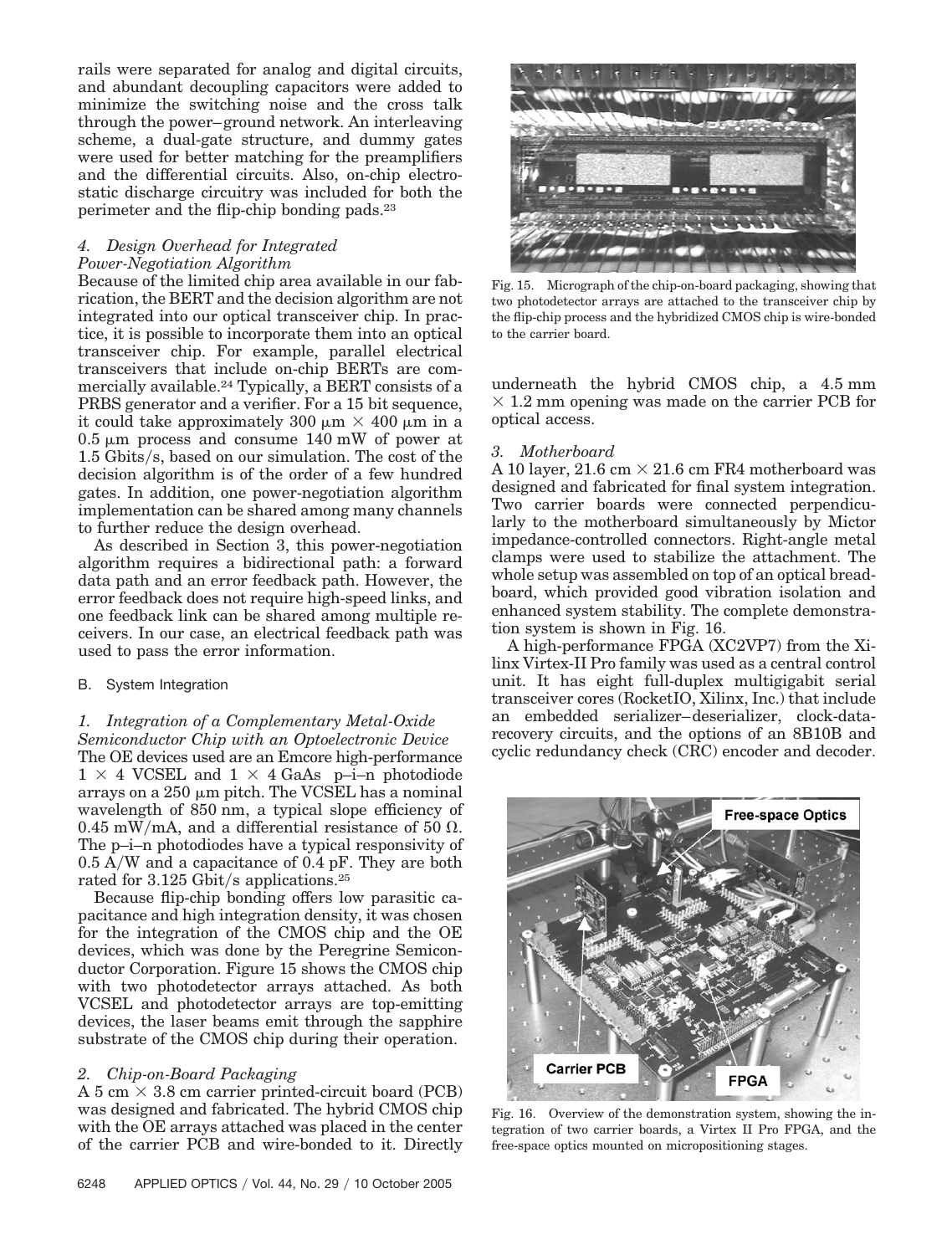

Fig. 17. Block diagram of the test setup overview. The powernegotiation algorithm is implemented in a FPGA and communicates with the optical transceiver ICs through the embedded RocketIO serial transceivers at a data rate of  $1.8$  Gbits/s.

The CML input–output connections are used for high-speed data transmission and also provide programmable impedance termination, a pre-emphasis level, and differential output swing. All these features provide great flexibility in system testing.

## *4. Free-Space Optical Interconnection*

A free-space optical interconnection system was used to establish communication links between two chips. Two seven-element Universe Kogaku *f*-1.2 lenses were used to link a pair of carrier PCBs, separated by 89 mm. A CCD camera permitted direct observation of both the VCSEL and detector arrays to facilitate alignment. The voltage drop of the receiver preamplifier output through the analog test bus was monitored during active alignment, when the VCSELs were turned on. Owing to the large disparity between the resolution of the incident spots (full width at halfmaximum,  $\approx 50 \mu m$ ) and to the separation of the de $tectors (500 \mu m)$ , there was no detectible optical cross talk between adjacent channels. In addition, with only four channels and little scattering, there was not a significant level of ambient light.

#### **5. Experimental Results**

#### A. Test Setup Overview and Initial System Testing

The goal of this test was to see how well the powernegotiation algorithm works in a practical serial data transmission system, in which serializer– deserializer and clock-data-recovery circuits are normally used. Here, we used the FPGA with integrated serial transceivers to fulfill such test needs. All experiments were carried out based on the custom-built test bed described above, and a block diagram of the system is shown in Fig. 17.

A free-space optical system was constructed to establish optical links between the transmitter and receiver chips. The FPGA sources and sinks data through the RocketIO serial transceivers and also configures the optical transceiver chips through lowspeed lines. The BERT and the decision algorithm



Fig. 18. Eye diagram of the receiver output at 2 Gbits/s during the link test.

were implemented on the FPGA, and a custom interface was developed to permit communication between the RocketIO transceiver and the test logic. To reflect the actual performance of the data link, the 8B10B and CRC coding and decoding options of the RocketIO were bypassed and disabled during the testing.

Extensive testing was performed to verify the proper functioning of the BERT logic, the quality data transmission between the RocketIO transceivers, the stability of the free-space optic interconnects, and the performance of the optical transceivers.

We verified the error-detection capability by introducing artificial errors to the BERT through VHDL coding and comparing them with the detected error bits. Our test results showed that the correct number of errors was detected and displayed on the LEDs on the motherboard. To verify the integrity of the electrical data transmission, we ran the data links between the RocketIO transceivers in the loop-back mode continuously for several hours, and no errors were detected. To show reliable, extended operation, we turned on four optical channels simultaneously with the  $I_{\text{on}}$  and  $I_b$  of the VCSELs set to 4.8 and 1.2 mA, respectively. The system was run continuously for 8 h, and no errors were observed.

To test how fast our optical transceiver could operate, we used a pattern generator to send a PRBS to the transmitter and monitored the output of the receiver with an oscilloscope. Figure 18 shows an eye diagram of the receiver output at  $2 \text{ Gbits/s}$ . Although the bandwidth of our transceiver design is  $>$ 2 Gbits/s, all experiments were conducted at a rate of 1.8 Gbits/s, which was limited by the clock oscillator available at the time of experiment.

#### B. Power-Negotiation Algorithm Test Results

Both the power-on optimization algorithm and the real-time correction algorithm were implemented. A PRBS pattern of  $2^{20} - 1$  was chosen for the BER testing, and a BER of  $3 \times 10^{-9}$  was selected as the target BER. With a system clock of 90 MHz, the optical links were running at a data rate of  $1.8 \text{ Gibbs/s}$ , which corresponds to a  $B<sub>\tau</sub>$  of 1.8.

During the testing of the power-on optimization algorithm, an optical filter with an optical density of 0.2 (equal to a 63% transmission rate) was inserted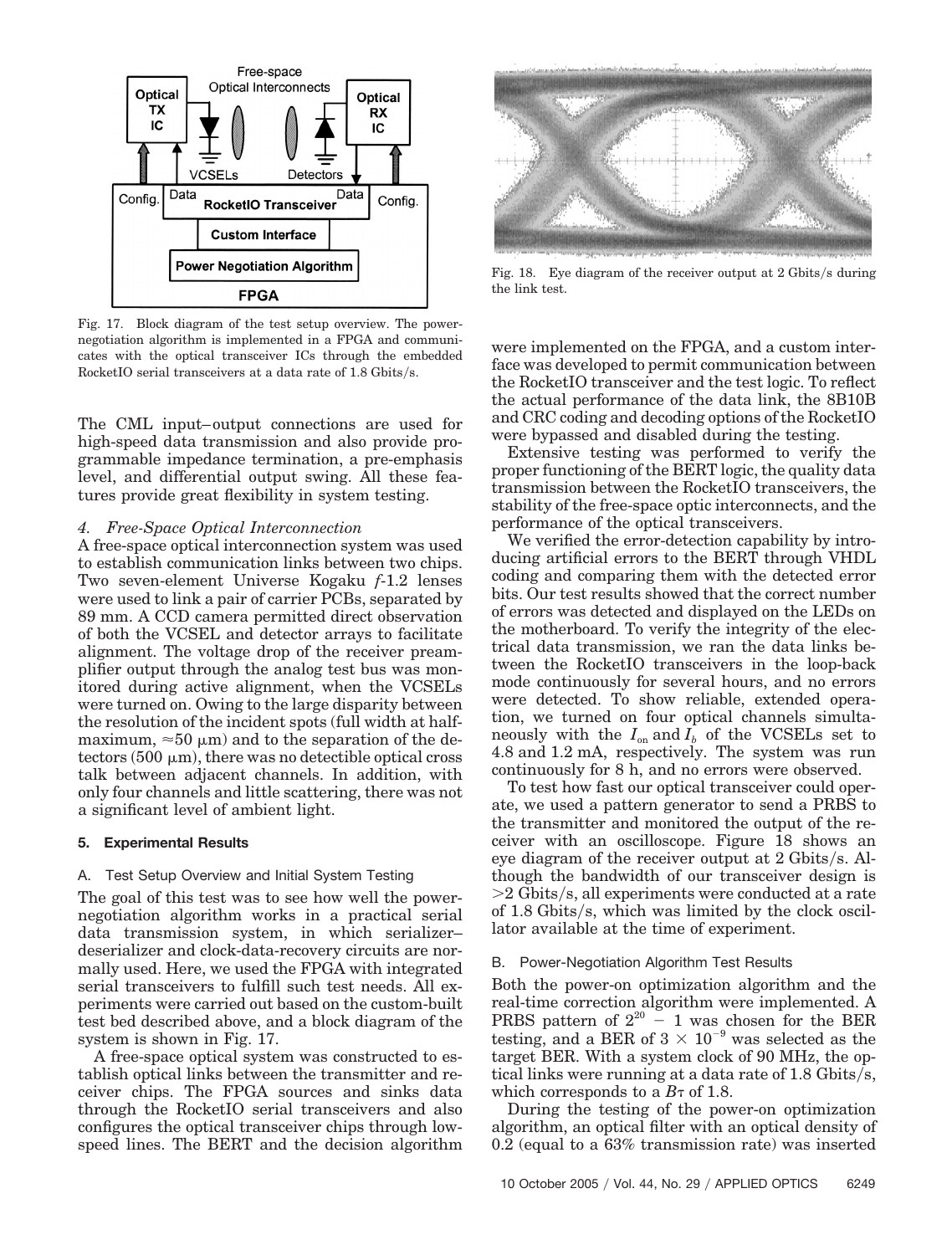

Fig. 19. Ideal BER contour and experimental power settings showing the power setting of each iteration the power-on algorithm steps through during testing for a  $1.8$  Gbit/s optical link. For a target BER of  $3 \times 10^{-9}$ , the algorithm converges to the thresholdbiasing point  $(I_b = 0.75 \text{ mA})$  at the BER valley floor.

between the two compound lenses to attenuate the optical power incident upon the detector. To ensure accurate BER measurement, we ran each iteration long enough to allow more than 256 errors to be received. The current step size of the transmitter was 0.25 mA, and the minimum gain setting was selected on the receiver side. The results of each iteration of the algorithm were tracked and monitored by use of displays on the motherboard. The result of this test was that the algorithm converged to a power setting with an  $I_{on}$  of 2 mA and an  $I_b$  of 0.75 mA at a data rate of 1.8 Gbits/s. Figure 19 shows the BER and the power setting of each iteration that the algorithm went through.

To show that this derived power setting is the desired optimum power setting for the VCSEL, we used different power settings near the derived setting to run the link and we measured the BER for each setting. The results showed that for any other power setting that led to equal or less power consumption of the optical link, a higher BER than the target BER was observed. Thus it is verified that our power-on algorithm is able to find the optimum power setting that results in the minimum power consumption for a given target BER. The algorithm converged to the same setting each time after being rerun several times, which illustrates the stability of the algorithm's implementation with a fixed operating environment. The algorithm was also run on other channels in multiple transceiver chips, and all the results showed its capability of locating the optimum power setting. The low modulation current needed can be explained by the low-loss (short) optical path and the high sensitivity of the receiver.

To verify that the derived optimum power setting corresponds to the BER valley floor where the threshold current is located, a verification of the threshold current of the VCSEL was carried out. An optical powermeter was placed between the two lenses to



Fig. 20. VCSEL optical power output versus current; 0.75 mA of the threshold current is extrapolated.

measure the optical output of the VCSEL under test with other channels turned off. The digital power setting was stepped through, and the optical output power was recorded for each step. Figure 20 shows a plot of the optical output power versus the current driven into the VCSEL. We extrapolated a threshold current of 0.75 mA by fitting a straight line over our data and extending the line to the ordinate, which shows the agreement of the derived optimum  $I<sub>b</sub>$  and the actual threshold current of the device.

To demonstrate the ability of the real-time correction algorithm to find the optimum power setting when the system's operating environment was changed, we used an optical filter with an optical density of 0.5 (equal to a 32% transmission rate) instead. The real-time correction algorithm was executed, and the same  $I_b$  of 0.75 mA was found, together with an  $I_{on}$  of 2.75 mA for this setup, which illustrated the ability of the algorithm to locate the optimum power setting under dynamic conditions. The power-on algorithm was also run with this setup, and the same power setting was found, which shows agreement between the power-on and real-time correction algorithms.

To further illustrate that threshold biasing yields a better link performance than below-threshold biasing, we show a comparison of the eye diagrams of the



Fig. 21. Eye diagrams of the optical receiver output at  $1.8 \text{ Gibbs/s}$ with the VCSEL working at a power setting of  $I_{on} = 2.75$  mA and with (a)  $I_b = 0.75$  mA (threshold biasing) and (b)  $I_b = 0.25$  mA (below-threshold biasing). Significant jitter can be observed at the rising edge in (b), which confirms that threshold biasing minimizes data-dependent jitter and results in a better performance for the optical link.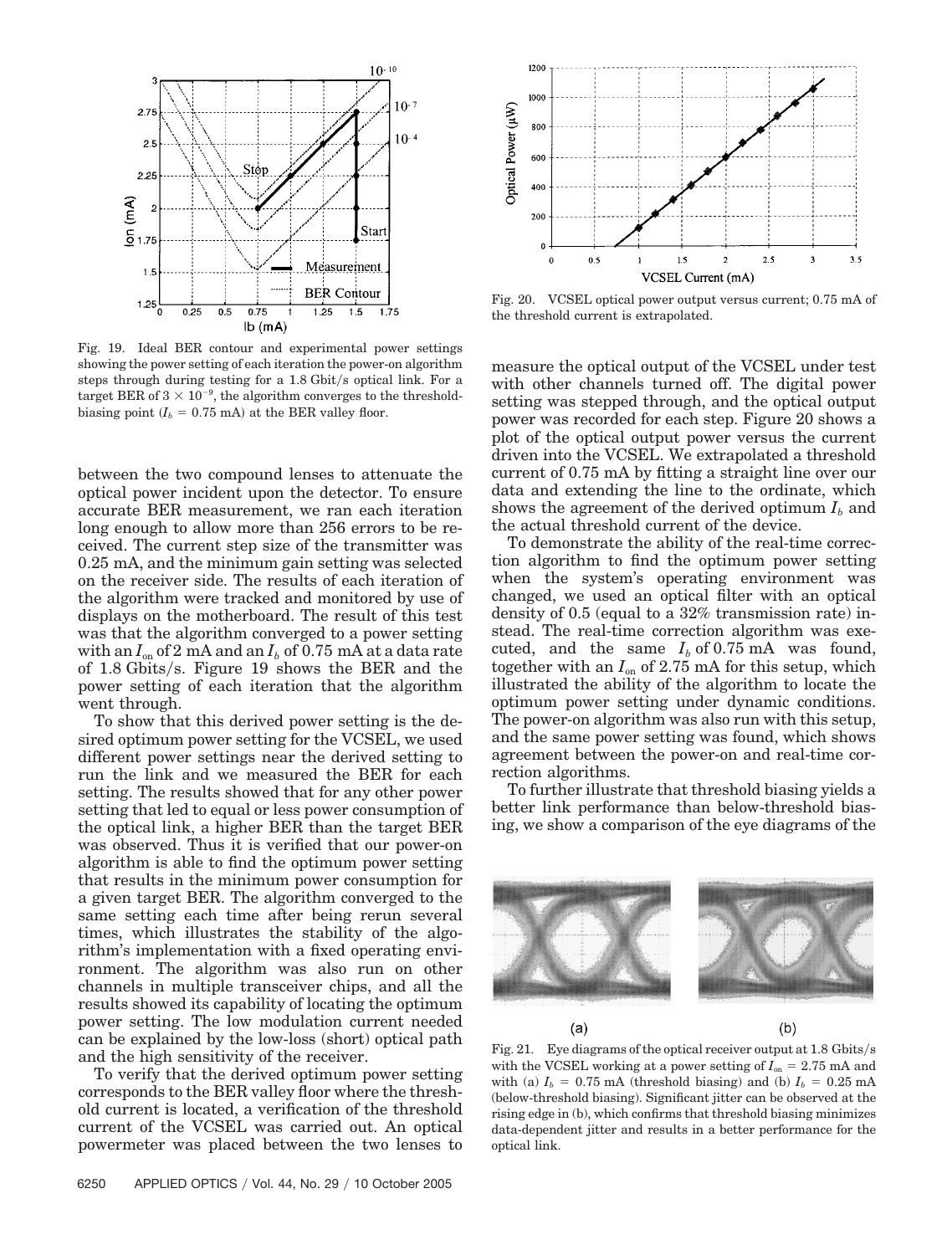receiver output in Fig. 21. A significant patterndependent jitter resulting from the turn-on delay can be observed at the rising edge in Fig. 21(b) when the VCSEL is biased at below-threshold current. This confirms that threshold biasing minimizes datadependent jitter and results in better performance for the optical link.

The experimental results given above verified the performance of the power-negotiation algorithm for a multigigabit-per-second optical link  $(B\tau > 1.2)$ . To determine how well the algorithm will work in a system at a lower data rate  $(B\tau < 1.2)$  we carried out separate experiments on a  $100$  Mbit/s link with a selected target BER value of  $10^{-7}$ . The algorithm resulted in 4.5 mW power consumption for the transmitter, while zero biasing produced a minimum of 4.0 mW to achieve the same BER. Thus, even for a low data rate  $(B\tau < 1.2)$ , the algorithm can produce a nearly optimal power setting that is close to the minimum setting achieved by zero biasing.

# C. Discussion

Although our experiments were carried out with dc coupled receivers and a free-space optical interconnect system, the proposed power-negotiation algorithm can be extended to ac coupled receivers and fiber-optic communication systems. In our experimental setup there were no measurable levels of optical cross talk or ambient light caused by scattering. Therefore in this system a Gaussian approximation is applicable and agrees with the noise variations measured for data 1 and data 0 transmission. In other systems, which suffer from non-Gaussian noise sources such as cross talk, high aggregate levels of scattered light, and modal noise in fiber links, extending this technique may require additional theoretical analysis with non-Gaussian noise models, and the performance of the power-negotiation algorithm needs to be reexamined.

#### **6. Conclusions**

An adaptive power-optimization technique for optical links based on channel bit-error-rate performance has been proposed and demonstrated. Based on an analysis of optical links dominated by addictive Gaussian noise, a power-negotiation algorithm has been developed with which to determine the optimum power setting for a given target BER. Details of the algorithm and its implementation have been developed. An optical transceiver–demonstration system based on VCSELs and photodetectors has been presented. The power-optimization algorithm was implemented, and the test results proved the concept. By using these techniques it is possible to build simpler, more power-efficient optical links that have the flexibility to account for dynamic changes.

This research was supported and funded by the Defense Applied Research Projects Agency under contract 1120-24596, the OE center and the Consortium for Optical and Optoelectronic Technologies in Computing of George Mason University, Fairfax, Virginia, and the COOP–Peregrine–University of Southern California workshop and foundry run.

## **References**

- 1. F. Kiamilev, P. Marchand, A. V. Krishnamoorthy, S. C. Esener, and S. H. Lee, "Performance comparison between optoelectronic and VLSI multistage interconnection networks," J. Lightwave Technol. **9,** 1674 –1692 (1991).
- 2. M. W. Haney, M. P. Christensen, P. Milojkovic, J. Ekman, P. Chandramani, R. Rozier, F. Kiamilev, Y. Liu, and M. H. Brenner, "Multichip free-space optical interconnection demonstration based on integrated arrays of vertical cavity surface emitting lasers and photodetectors," Appl. Opt. **38,** 6190 – 6200 (1999).
- 3. A. Shang and F. Tooley, "Digital optical interconnects for networks and computing systems," J. Lightwave Technol. **18,** 2086 –2094 (2000).
- 4. D. V. Plant, M. B. Venditti, E. Laprise, J. Faucher, K. Razavi, M. Chateauneuf, A. G. Kirk, and J. S. Ahearn, "256-channel bidirectional optical interconnect using VCSELs and photodiodes on CMOS," J. Lightwave Technol. **19,** 1093–1103 (2001).
- 5. M. W. Haney, M. P. Christensen, P. Milojkovic, G. J. Fokken, M. Vickberg, B. K. Gilbert, J. Rieve, J. Ekman, P. Chandramani, and F. Kiamilev, "Description and evaluation of the FAST-Net smart pixel-based optical interconnection prototype," Proc. IEEE **88,** 819 – 828 (2000).
- 6. D. M. Cutrer and K. Y. Lau, "Ultralow power optical interconnect with zero-biased, ultralow threshold laser—how low a threshold is low enough?" IEEE Photon. Technol. Lett. **7,** 4–6 (1995).
- 7. L. Zei, K. Petermann, R. Jager, and K. J. Ebeling, "Operation range of VCSEL-interconnect links with 'below-threshold' biasing," J. Lightwave Technol. **18,** 477– 481 (2000).
- 8. O. Kibar, D. A. Van Blerkom, C. Fan, and S. C. Esener, "Power minimization and technology comparisons for digital freespace optoelectronic interconnections," J. Lightwave Technol. **17,** 546 – 645 (1999).
- 9. J. M. Steininger and E. J. Swanson, "A 500 Mb/s CMOS optical data link receiver integrated circuit," in *IEEE International Solid-State Circuits Conference Digest of Technical Papers* (Institute of Electrical and Electronics Engineers, 1986), pp. 60 – 61, 304.
- 10. R. G. Swartz, B. A. Wooley, A. M. Voshchenkov, V. D. Archer, and G. M. Chin, "A monolithic laser driver for optical communications," in *IEEE International Solid-State Circuits Conference Digest of Technical Papers* (Institute of Electrical and Electronics Engineers, 1982), pp. 162–163.
- 11. G. Held, *Data over Wireless Networks: Bluetooth, WAP, and Wireless LANS* (McGraw-Hill, 2001), Chap. 6.
- 12. P. Palacharla, J. Chrostowski, R. Neumann, and R. J. Gallenberger, "Techniques for accelerated measurement of low bit error rates in computer data links," in *Proceedings of IEEE 14th Annual International Phoenix Conference on Computers and Communications* (Institute of Electrical and Electronics Engineers, 1995), pp. 184 –190.
- 13. X. Wang, F. Kiamilev, P. Gui, J. Ekman, G. C. Papen, M. J. McFadden, M. W. Haney, and C. Kuznia, "A 2-Gb/s optical transceiver with accelerated bit-error-ratio test capability," J. Lightwave Technol. **22,** 546 – 645 (2004).
- 14. V. Tarokh, H. Jafarkhani, and A. R. Calderbank, "Space– time block coding for wireless communications: performance results," IEEE J. Sel. Areas Commun. **17,** 451– 460 (1999).